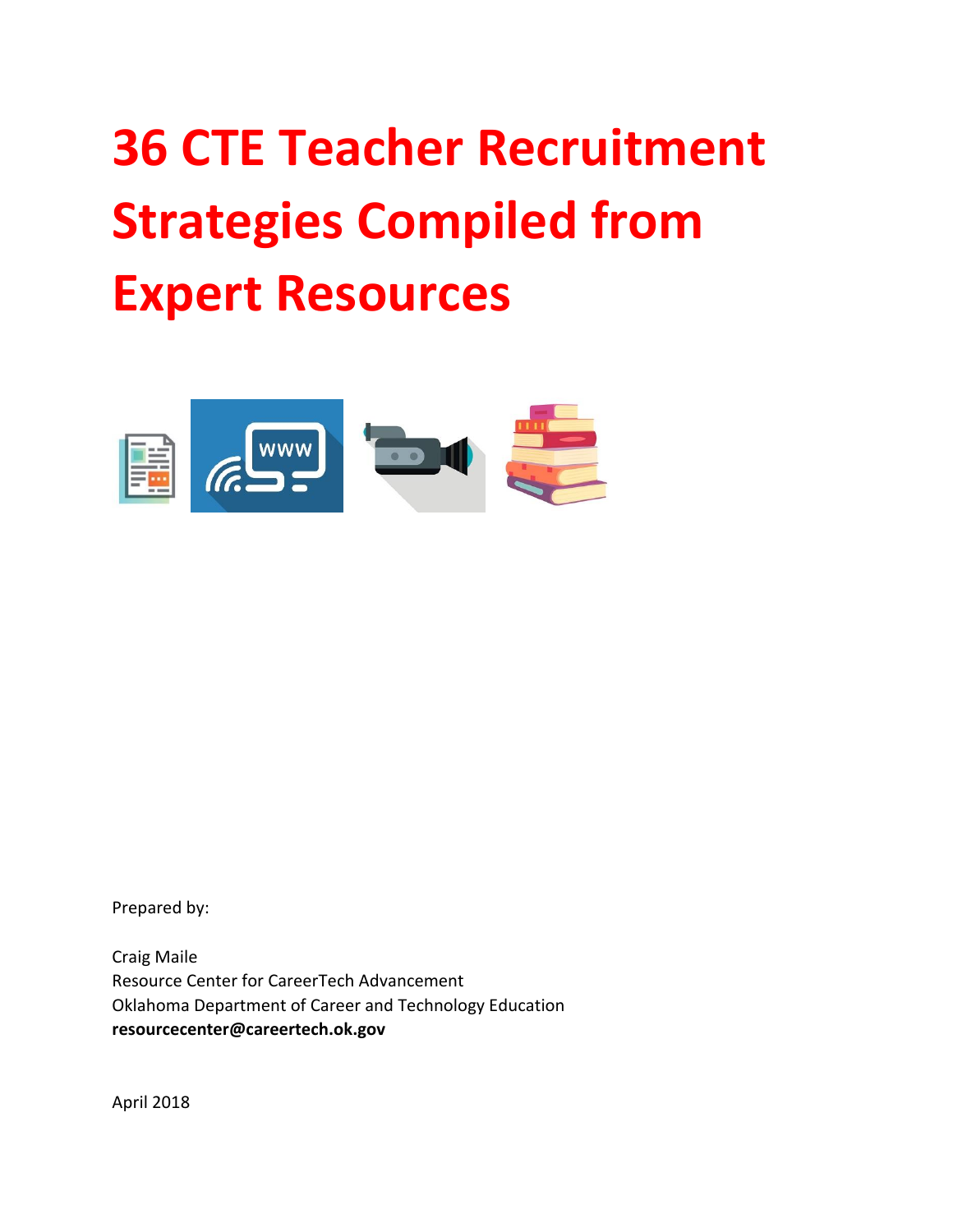

## **About the Resource Center**

The Resource Center for CareerTech Advancement is a division of the Oklahoma Department of Career and Technology Education, located in Stillwater, Oklahoma. The staff of the Center research educational materials and best practices to disseminate throughout the state CareerTech system. The Resource Center also provides support in identifying curriculum, assessments, professional development and other instructional delivery resources on request.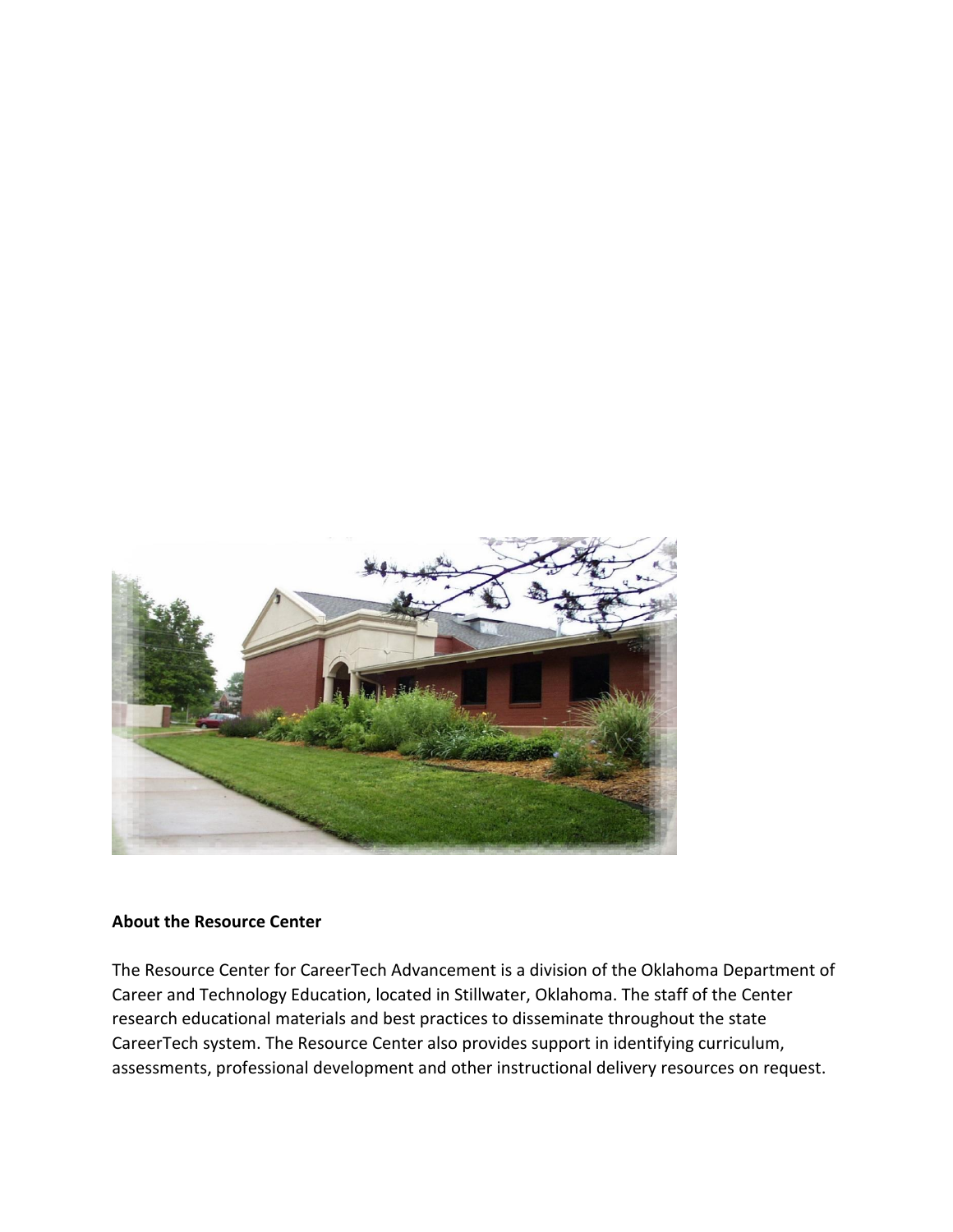- 1. Assess whether coursework requirements are a barrier to recruitment, especially in hard-to-staff CTE subject areas. (Ennis, 2016; Jacques & Potemski, 2014)
- 2. Create paths to renewable certification for CTE teacher candidates in fields that do not require a bachelor's degree. (Ennis, 2016; Jacques & Potemski, 2014)
- 3. Establish strong connections to ongoing professional learning opportunities. (Ennis, 2016; Jacques & Potemski, 2014)
- 4. Involve students in designing lessons and demonstrations in the classroom. (Ennis, 2016)
- 5. Mine advisory groups for teacher recruitment contacts and candidates. (Ennis, 2016)
- 6. Highlight student loan forgiveness in CTE fields. (Ennis, 2016)
- 7. Deepen pools of recruits from among community college students, veterans' reintegration programs, and other sources. (Ennis, 2016)
- 8. Survey current CTE teachers and advocates about their knowledge of CTE issues, certification routes and requirements, etc. (Garza & Donovan, 2014)
- 9. Create more flexible alternative certification programs. (Sims, 2010)
- 10. Grow online mentoring opportunities. (Sims, 2010)
- 11. Use service-learning mentoring programs to address the minority gap in CTE. (Sims, 2010)
- 12. Create cohesive induction, mentoring, evaluation, and professional learning to support rigorous practice and avoid creating unnecessary barriers to teaching in CTE fields. (Jacques & Potemski, 2014)
- 13. Integrate knowledge and skills in instructional practices, classroom management, use of data and assessments, and other topics for teaching effectiveness, within induction and mentoring programs (not through college coursework alone). (Jacques & Potemski, 2014)
- 14. Establish induction, mentoring, or peer assistance and review programs to assist novice teachers (especially those through alternative certification routes). (Jacques & Potemski, 2014)
- 15. Use externships to recruit new CTE teachers from an existing pool of teachers. (Jacques & Potemski, 2014)
- 16. Provide alternative certification routes that balance education with other requirements, such as work experience and participation in induction programs. (Jacques & Potemski, 2014; OSDE Teacher Shortage Task Force Final Report, 2016)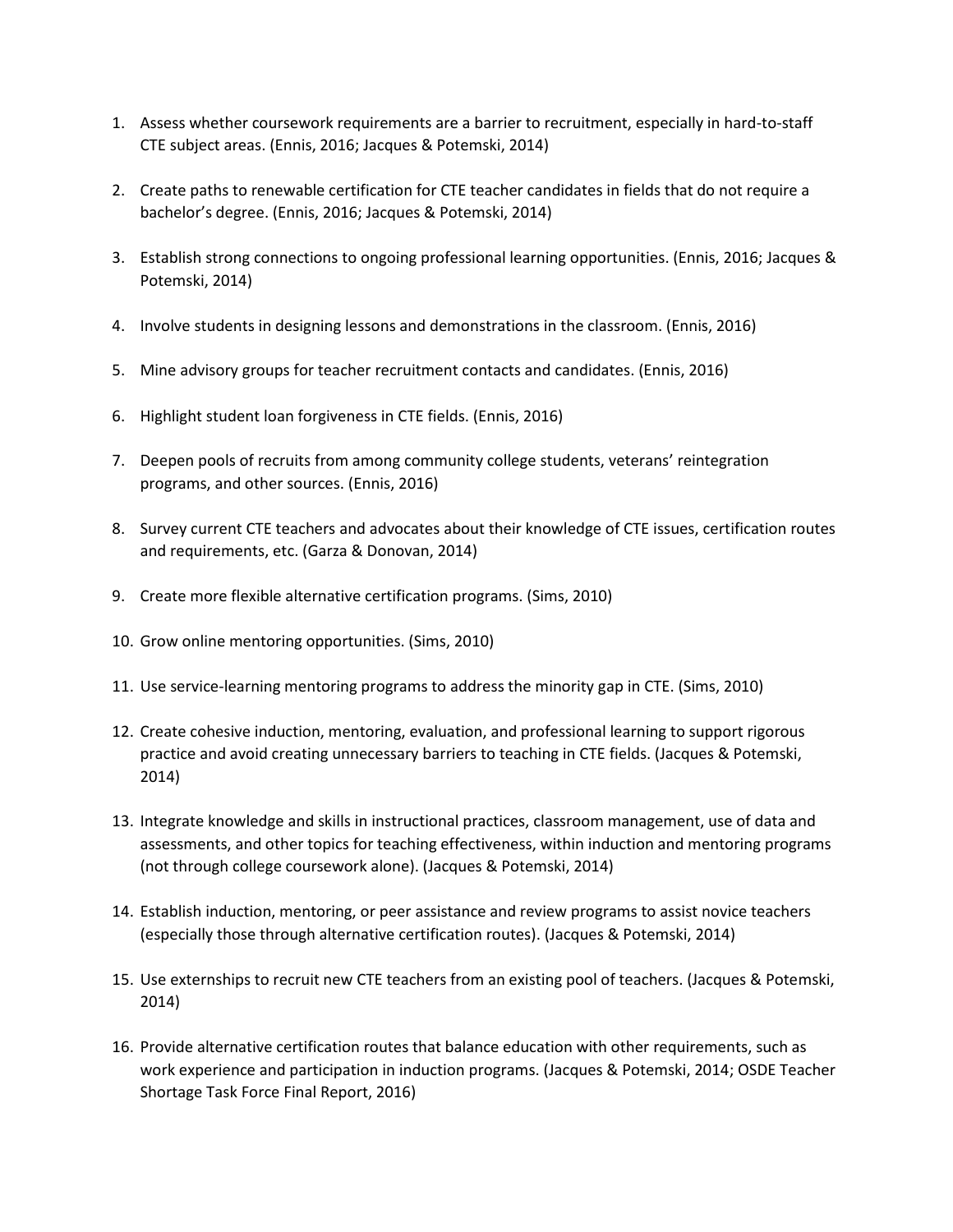- 17. Allow recently-retired teachers to serve as mentors. (2017-2019 Biennial Request, State of Washington)
- 18. Design and implement a "grow your own" initiative for communities and rural districts. (2017-2019 Biennial Request, State of Washington)
- 19. Offer a high school "careers in education" course. (2017-2019 Biennial Request, State of Washington)
- 20. Hire a statewide educator recruitment director. (2017-2019 Biennial Request, State of Washington)
- 21. Create a teacher recruitment website. (2017-2019 Biennial Request, State of Washington)
- 22. Offer 2-4 day summer recruitment events on college campuses that have teacher preparation programs. (2017-2019 Biennial Request, State of Washington)
- 23. Develop a website/portal to connect adjunct teachers and alternatively-certified teachers to district openings. (OSDE Teacher Shortage Task Force Final Report, 2016)
- 24. Develop a toolkit for businesses to host externships. (OSDE Teacher Shortage Task Force Final Report, 2016)
- 25. Challenge district superintendents [and other administrators] to teach. (OSDE Teacher Shortage Task Force Final Report, 2016)
- 26. Incentivize municipalities to recognize teachers—services, discounts. (OSDE Teacher Shortage Task Force Final Report, 2016)
- 27. Grow the applicant pool (for district CTE job openings) by heavily marketing open positions. (TN DOE, 2016)
- 28. Post open positions on district Twitter, Facebook and LinkedIn accounts. (TN DOE, 2016)
- 29. Offer financial incentives—tuition reimbursement, additional compensation, etc. (TN DOE, 2016)
- 30. Host or participate in recruitment fairs in winter/early spring. (TN DOE, 2016)
- 31. Tap industry advisory committees as sources for teacher candidates. (TN DOE, 2016)
- 32. Streamline district hiring practices to shorten or eliminate lengthy delays; address the application process, layers of decision-making, customer service quality, data management, and priority/sense of urgency. (TN DOE, 2016)